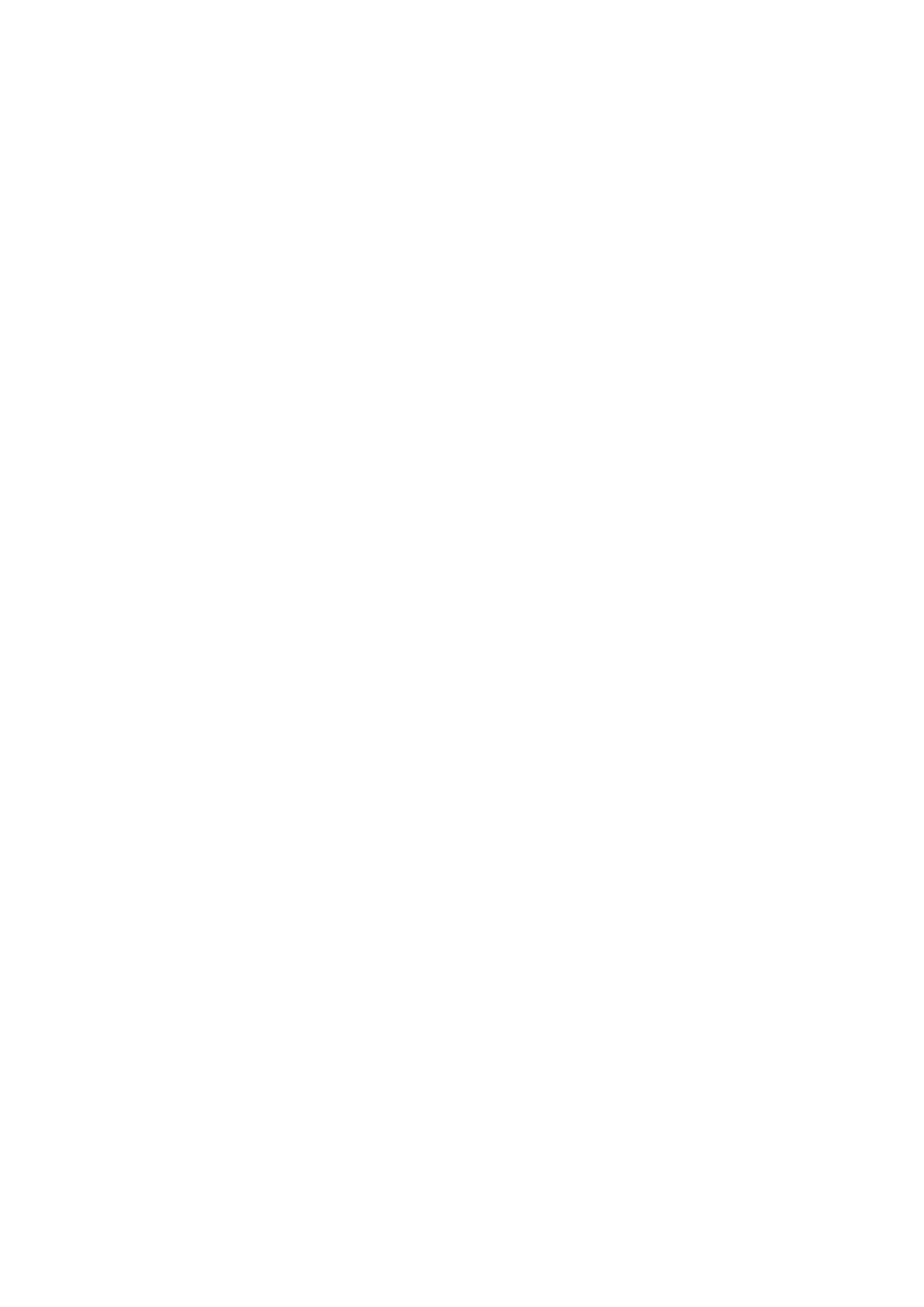

### Financial Services Trade and Investment Board:

annual report 2016-2017

November 2017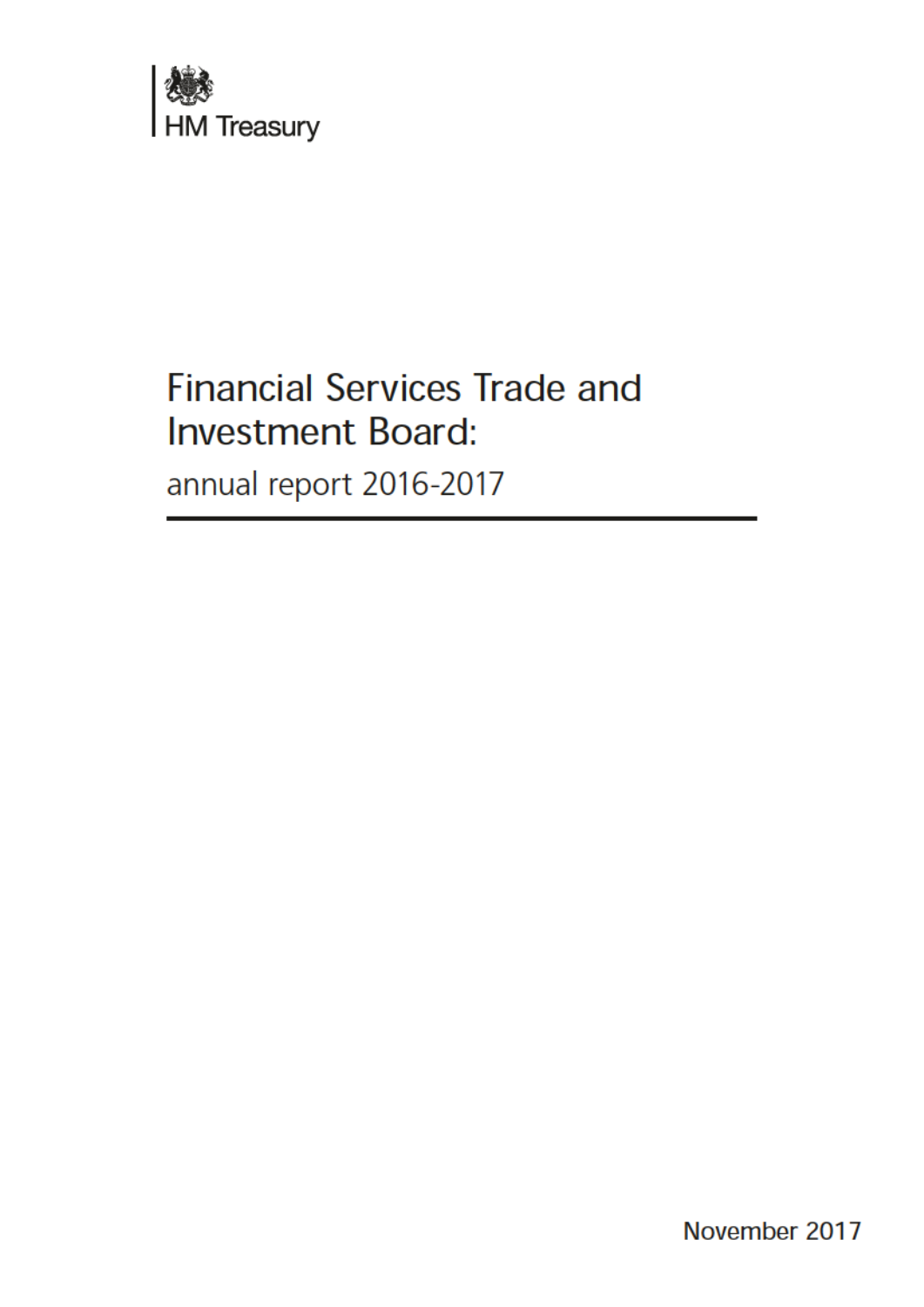

#### © Crown copyright 2017

This publication is licensed under the terms of the Open Government Licence v3.0 except where otherwise stated. To view this licence, visit nationalarchives.gov.uk/doc/open-government-licence/version/3 or write to the Information Policy Team, The National Archives, Kew, London TW9 4DU, or email: psi@nationalarchives.gsi.gov.uk.

Where we have identified any third party copyright information you will need to obtain permission from the copyright holders concerned.

This publication is available at www.gov.uk/government/publications

Any enquiries regarding this publication should be sent to us at public.enquiries@hmtreasury.gsi.gov.uk

ISBN 978-1-912225-24-8 PU2082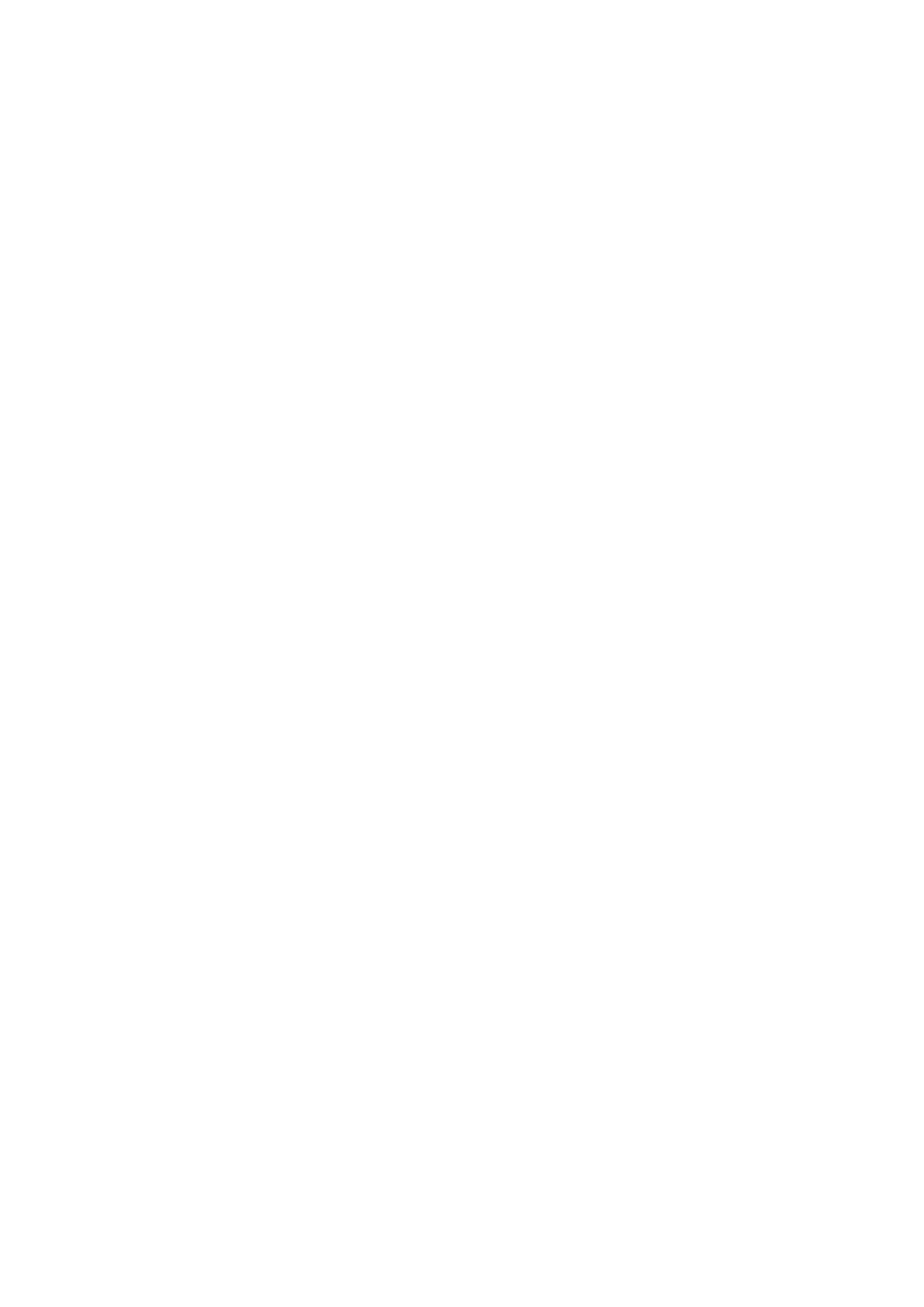#### HM Treasury contacts

This document can be downloaded from www.gov.uk

If you require this information in an alternative format or have general enquiries about HM Treasury and its work, contact:

Correspondence Team HM Treasury 1 Horse Guards Road London SW1A 2HQ

Tel: 020 7270 5000

Email: public.enquiries@hmtreasury.gsi.gov.uk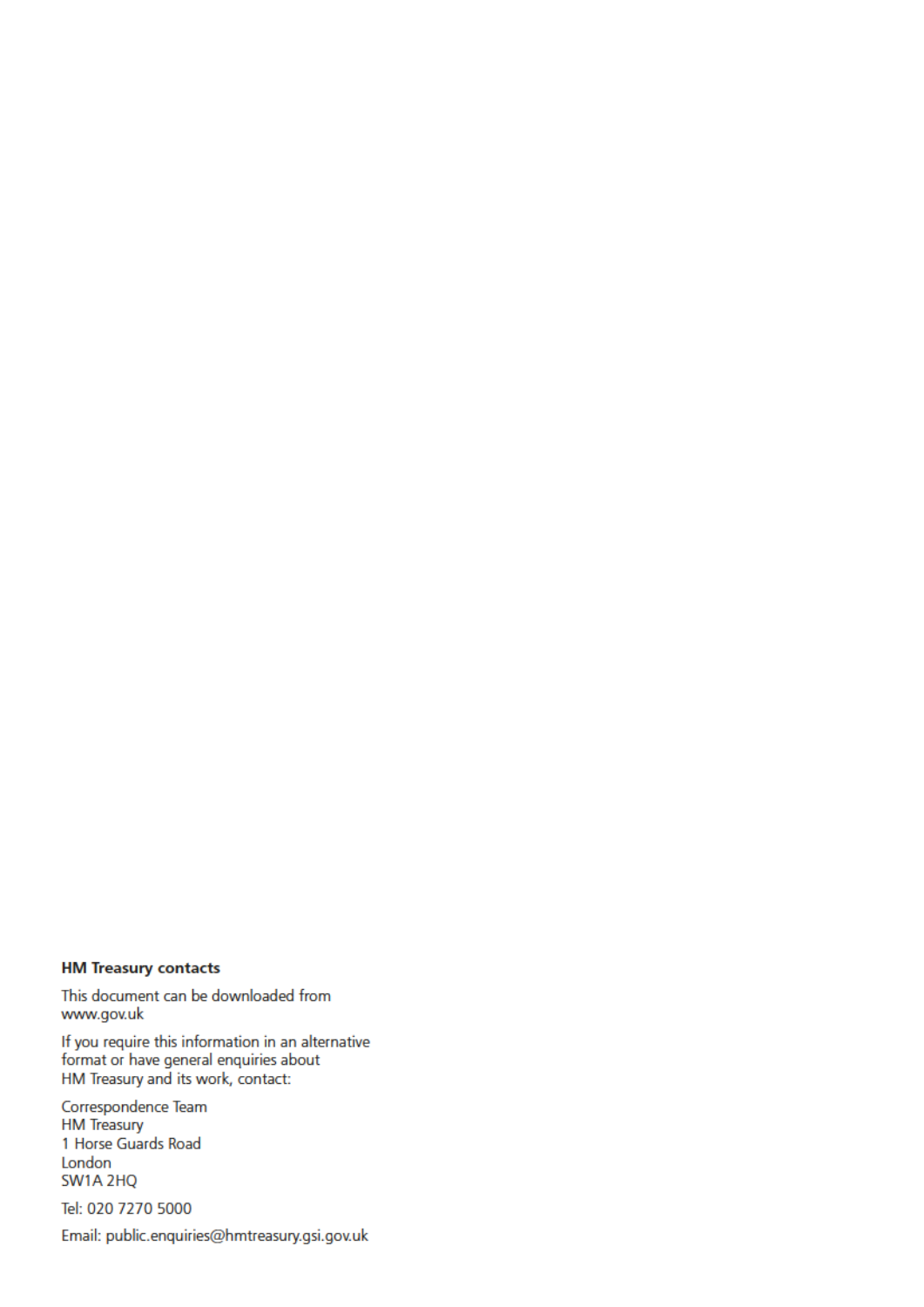# **Contents**

|           |                          | Page |
|-----------|--------------------------|------|
| Foreword  |                          | 3    |
| Chapter 1 | Introduction             | 5    |
| Chapter 2 | Detailed progress report | 9    |
| Chapter 3 | Forward look             | 21   |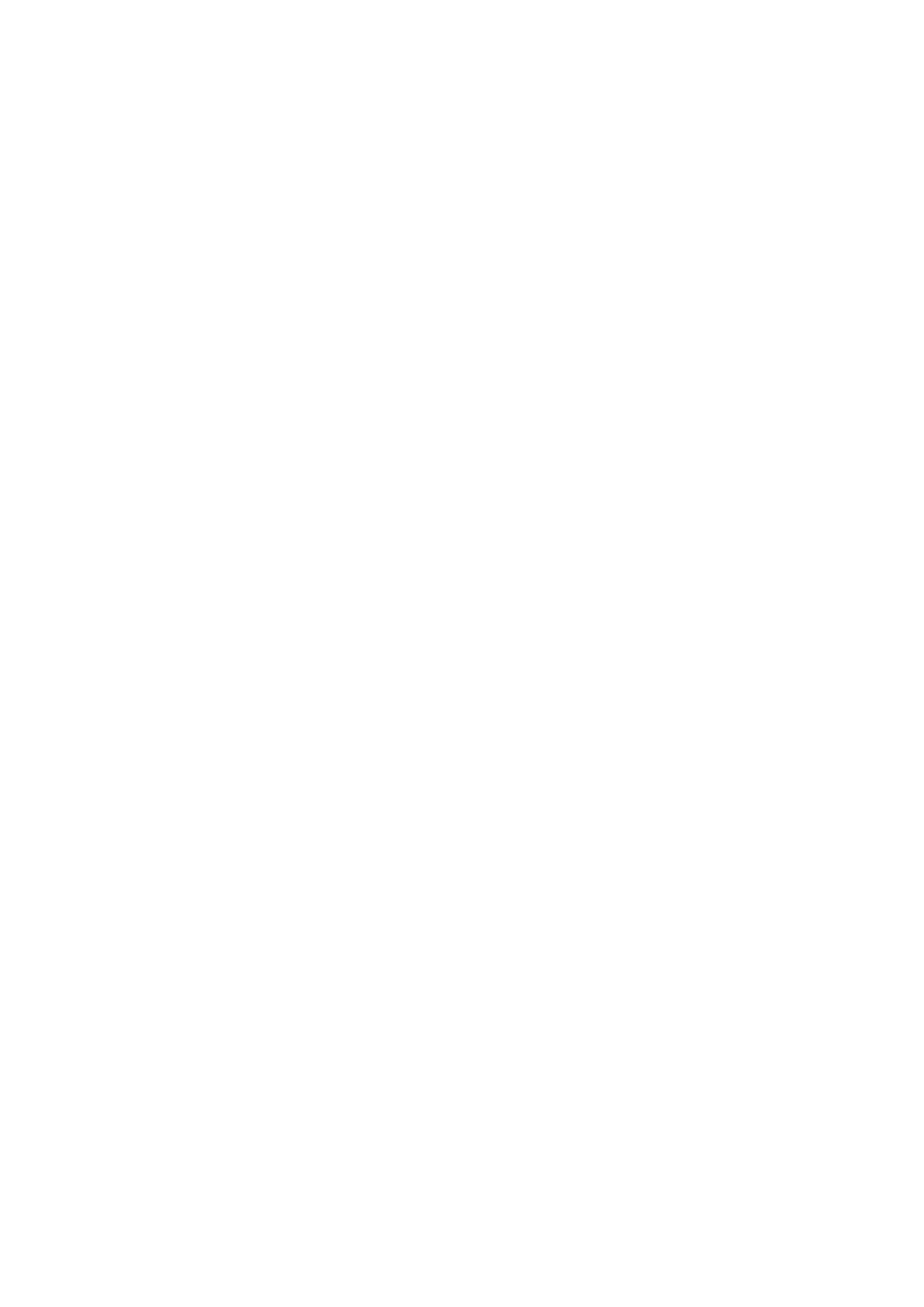## **Foreword**

The UK is the largest net exporter of financial services in the world. This is due to our strength in all the major sectors, from banking to asset management to insurance; regulation that strikes the right balance between stability and competition; a legal system known for its fair treatment of all; and our inherent advantages, including time zone and the English language. It is this unique offering that allows the financial sector to thrive the length and breadth of the country and which means London continues to be the preeminent global financial centre.

We don't take this for granted and are determined to do our utmost to maintain and strengthen the UK's leading position. A competitive financial sector, and assured financial stability, are fundamental to our long-term plan for economic growth. This means pursuing a bold and ambitious agreement on financial services as we negotiate our exit from the EU, something that will be in the interests of the UK and our citizens, but also in the interests of the EU and wider global markets.

As we continue our journey to leave the EU and seek to establish new trading relationships with international partners, the role of the Financial Services Trade and Investment Board (FSTIB) – promoting open dialogue between government and industry – will be all the more important. Inevitably, the work of the Board will continue to evolve, driving forward established priorities but remaining flexible to take advantage of the exciting new opportunities that arise.

The past year has seen FSTIB continue to contribute to the competitiveness of the UK financial services sector. Among the highlights, two more of China's largest financial institutions have opened representative offices in London, further building the overseas financial community in the UK; London has firmly established itself as the leading global hub for rupee bonds, a new market already worth \$3.4 billion globally; and we have further reinforced the UK's position as the leading global FinTech hub, hosting the inaugural International FinTech Conference and signing two more FinTech bridges with overseas partners to facilitate growth in a sector already worth £7 billion to the UK economy.

In the coming year, FSTIB will continue to build on these successes while identifying new opportunities to drive and sharpen the UK's competitive edge, strengthening the innovation, dynamism, and diversity of our world-leading financial services sector.

Philip Hammond **Stephen Barclay** 

*Chancellor of the Exchequer Economic Secretary to the Treasury*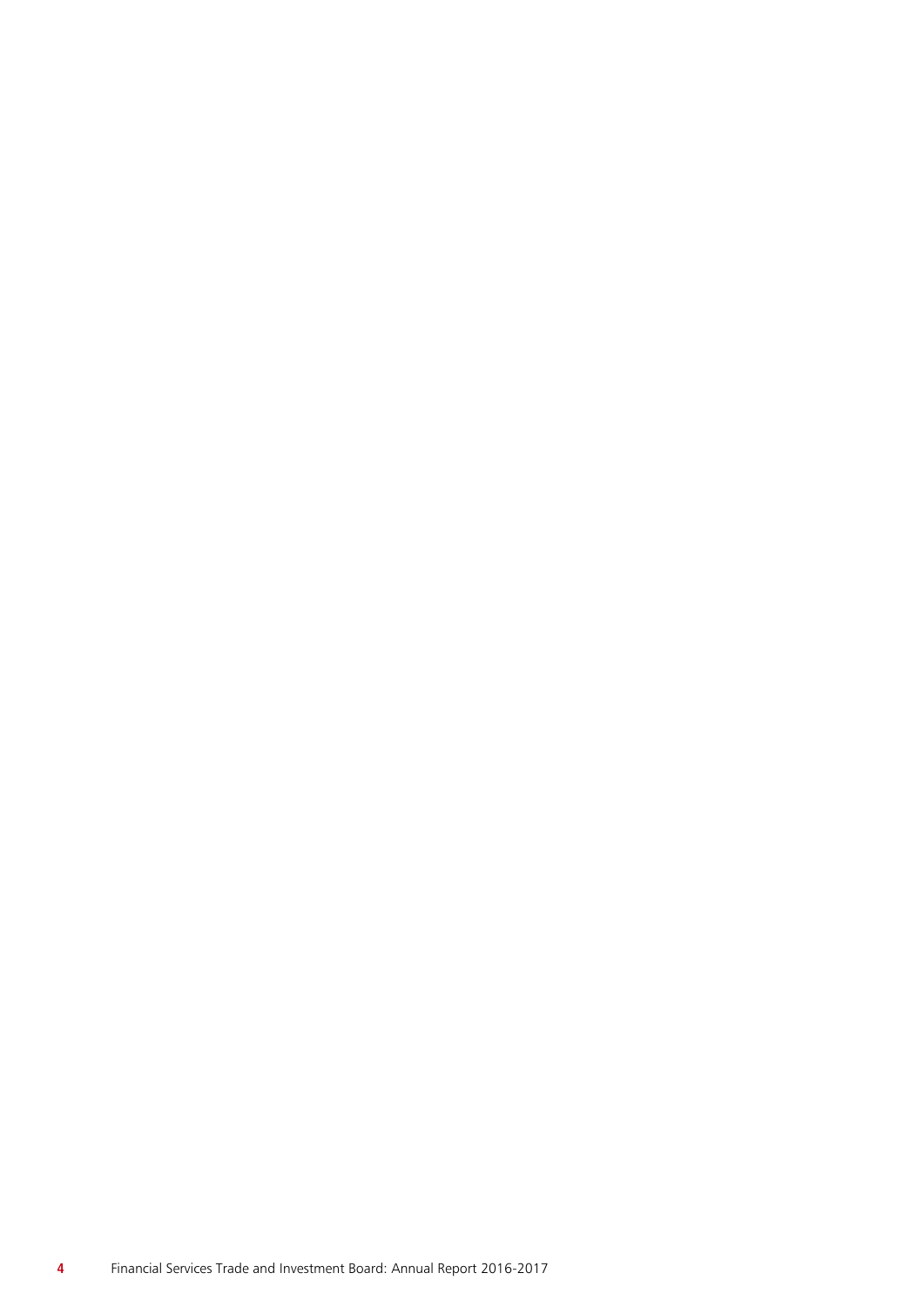# 1 **Introduction**

1.1 The Financial Services Trade and Investment Board (FSTIB) aims to increase the competitiveness of UK financial services, supporting the industry to export abroad and attract overseas investment into the UK. A competitive financial services sector forms a key component of the UK economy and is an important provider of products and services to markets across the world.

1.2 Banks and peer-to-peer lenders provide the working capital that small businesses need to grow; fund managers provide billions of pounds of funding for infrastructure projects; and insurance companies diversify and mitigate risk for consumers, businesses and investors to offer protection against the unknown.

1.3 FSTIB is a joint government-industry partnership that reports directly to the Chancellor of the Exchequer and is chaired by HM Treasury. The Board has a mandate to guide the UK government's strategy and high level priorities on financial services trade and investment.

1.4 Following feedback from the previous Board and the endorsement of new members, the structure of the Board was altered for the 2016-2017 period. Changes made included:

- changing and reducing the number of initiatives taken forward by the Board to focus on seven workstreams representing government-industry priorities;
- appointment of a board member to lead on and take account for work under each priority workstream; and
- appointment of a delivery partner to provide the required resource to take work forward in line with objectives set by workstream leads.

1.5 Further details on membership and structure of the Board can be found in Chapter 3.

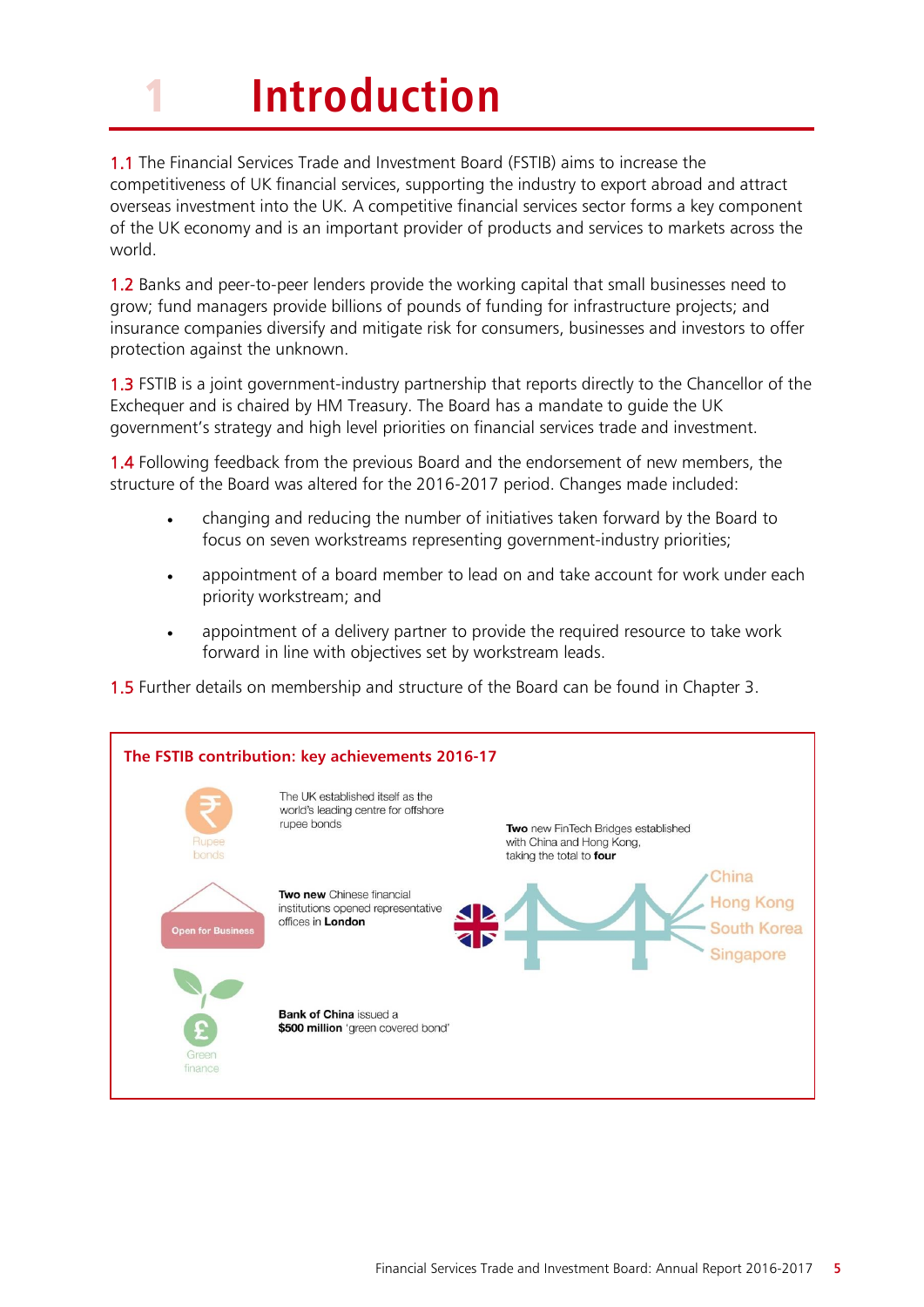#### **Financial services and the UK economy**

1.6 The UK financial services industry represents a major source of jobs, employing more than one million people,1 rising to 2.2 million when associated professional services are included.2 Of the one million employed in financial services, 421,000 work in banking, 315,000 work in insurance, 41,000 work in fund management and 268,000 work in other financial services. 2

1.7 The financial services industry is a source of jobs across the whole UK, with two-thirds of these located outside of London. While London is the UK's and the world's global financial centre, there are regional financial centres the length and breadth of the country including Belfast, Birmingham, Bristol, Cardiff, Edinburgh, Glasgow, Leeds, and Manchester.

1.8 Corporation tax in the UK is the lowest in the G20 and remains one of the lowest in Europe. Financial services represent a large contributor to UK tax receipts however – a contribution that has grown by 10.6 per cent over the financial year 2015/16. Over this period, UK financial services contributed £71.4 billion to the Exchequer, accounting for 11.5 per cent of total tax receipts. 3



**1.9** The UK financial services sector remains integral to the UK and wider European economy by helping individuals and businesses invest for the long-term. As of end-2015, outstanding bank lending to all companies was £430 billion. Loans made available by banks to UK SMEs totalled £5.3 billion for Q1 2017, up seven per cent on Q4 2016. 4

<sup>1</sup> *'Workforce jobs by region and industry' (Q4 2016)*, Office for National Statistics; March 2017

<sup>2</sup> *UK-based financial and professional services: Enabling growth across the UK*, TheCityUK; February 2017

<sup>&</sup>lt;sup>3</sup> Total tax contribution of UK financial services: Ninth edition, City of London Corporation/PwC; December 2016

<sup>4</sup> *Bank support for SMEs – 1 st quarter 2017*, British Banking Association; June 2017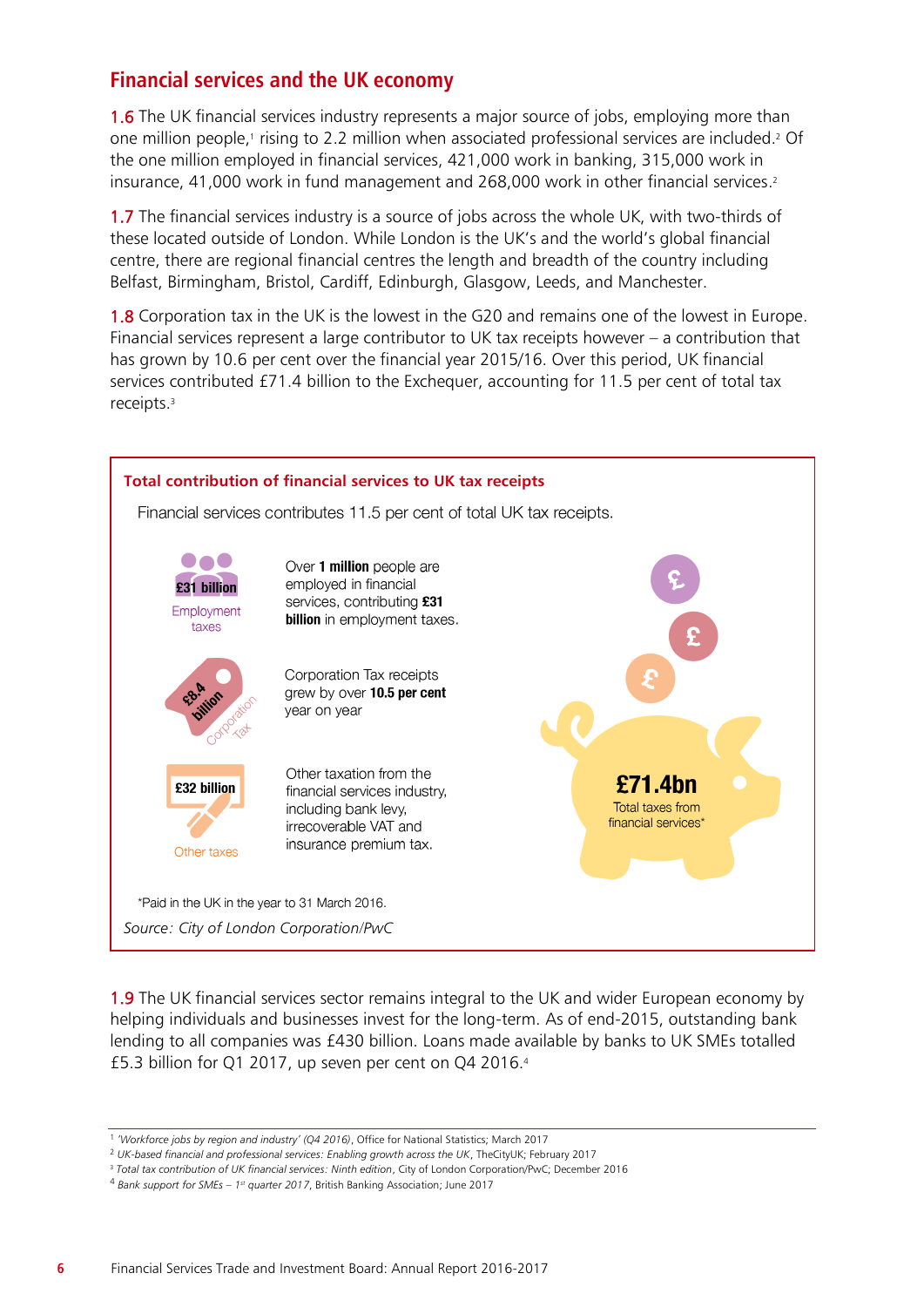#### **Annual progress report**

1.10 This document contains:

- A detailed progress report, highlighting successes and areas of focus for each workstream over the past year, and outlining important work on the horizon for the coming year; and
- A forward look at the future of FSTIB and its role in increasing competitiveness of the UK's financial services industry.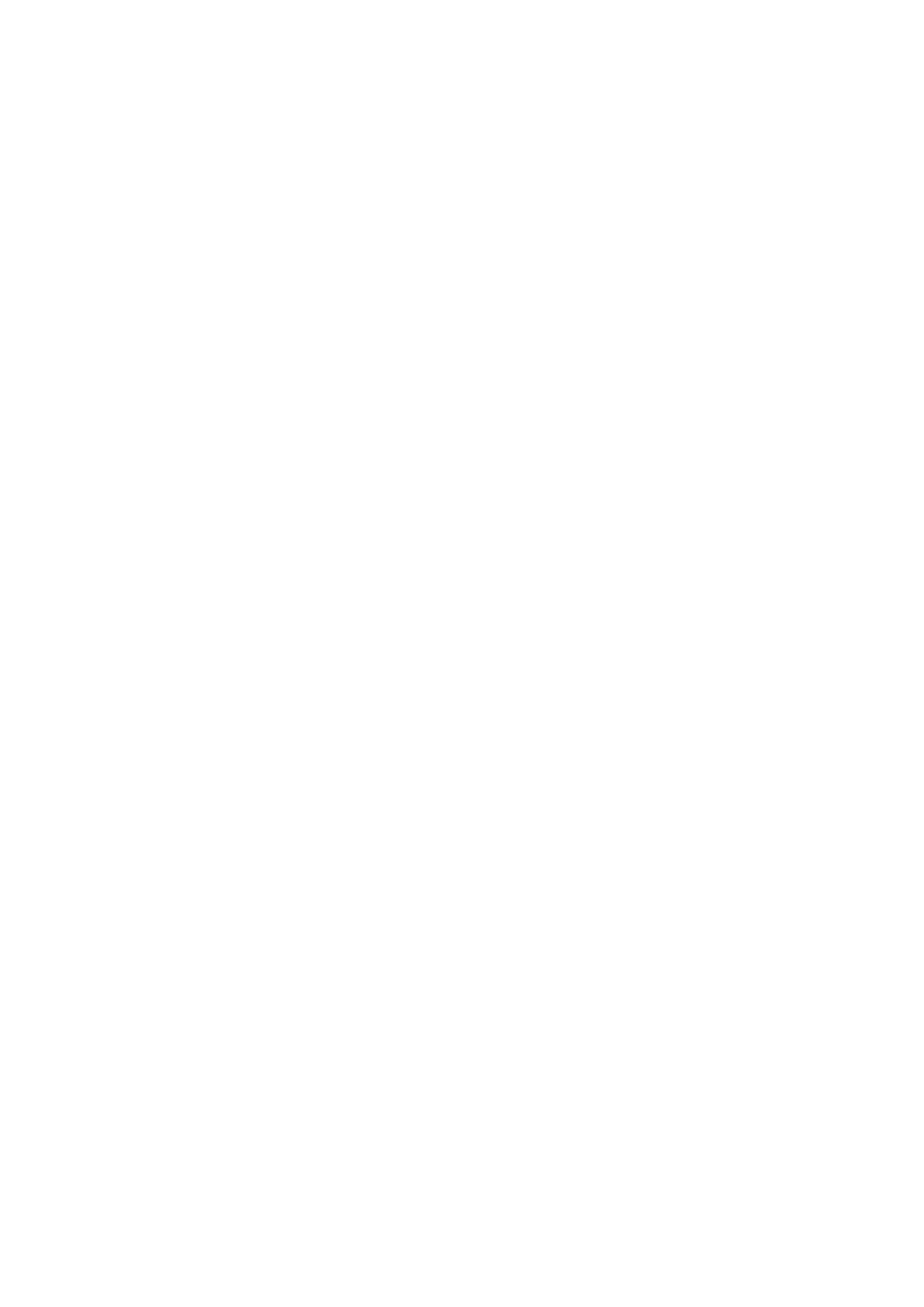# 2 **Detailed progress report**

#### **The FSTIB work programme 2016-2017**

2.1 At the start of the current reporting period, HM Treasury announced that the ten priorities would be reduced and amended to form seven key priority workstreams. New workstreams were implemented at the start of the 2016-2017 reporting period, designed to prioritise areas of greatest importance and opportunity.

2.2 The Board met for the first time in October 2016 following the workstream restructure. Over the past year progress has been focused on the following areas:

- 1 UK-US Financial Partnership: To further deepen links and enhance co-operation between the world's two pre-eminent financial centres;
- 2 UK-China Financial Partnership: To establish close ties and deepen financial cooperation between China and the UK;
- 3 UK-India Financial Partnership: To increase trade and investment between the financial centres of India and the UK;
- 4 Investment Management: To improve the competitiveness of the UK for the investment management industry;
- 5 FinTech: To develop the UK FinTech sector, increasing trade and investment opportunities to ensure the UK remains a world leader in this space;
- 6 Capital Markets: To increase the competitiveness of UK capital markets, further developing depth, liquidity and fair regulation; and
- 7 Insurance: To increase the market share of UK insurers in priority markets and attract inward investment to the UK market.

#### **UK-US Financial Partnership**

2.3 The UK-US financial services relationship is a cornerstone of the global economy. The US is the source of the single biggest contribution of FDI in UK financial services, the biggest non-European contributor of FDI in UK professional services, and accounts for 25 per cent of UK professional services exports.

2.4 The UK-US Financial Partnership workstream was established in July 2016 to deepen links and enhance co-operation between the world's two pre-eminent financial centres. This includes considering ways to promote targeted efforts to grow financial and related professional services exports and inward investment, upholding the consistent adoption of existing and future global standards, and how best to coordinate policy and regulatory coherence across the industry more broadly. A key area of focus is support of new and developing areas of business, including data, cyber and FinTech.

2.5 Highlights over the past year include:

The Department for International Trade hosting four inward missions to the UK, leading six trade missions to the United States, and engaging on a targeted programme of events to promote UK-US trade and investment.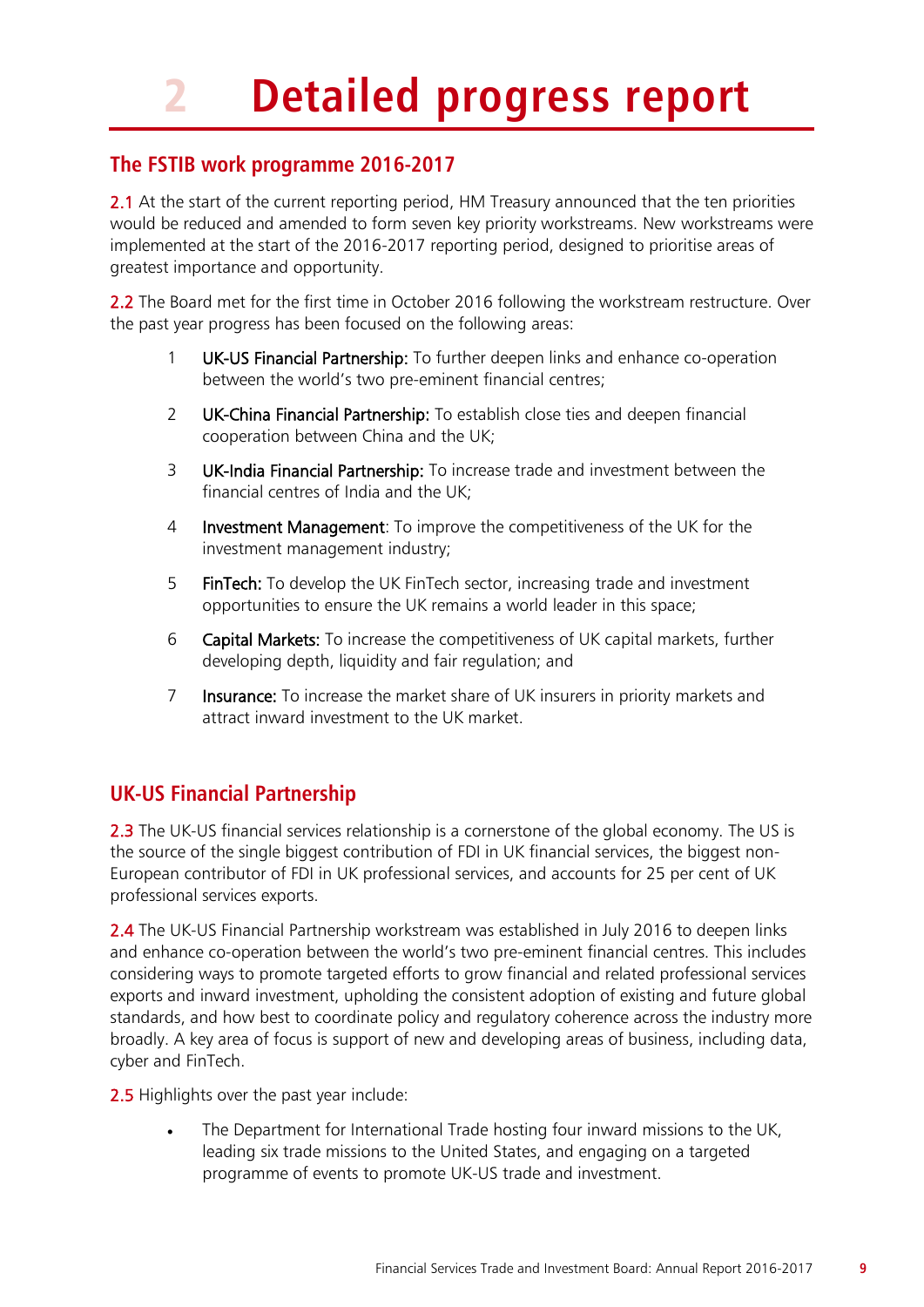- Active engagement by TheCityUK with US policymakers, regulators, and economic and business representatives.
- Market Advisory Group roundtables held in London and New York, to take views from industry and hear evidence from experts.

2.6 The UK's exit from the EU presents further opportunities for expanding the close relationship between the UK and US in financial services. The UK and US governments have established a US-UK Trade and Investment Working Group, which will initially focus on what both sides can do in the short term to facilitate bilateral trade and investment, consistent with the UK's obligations as a member of the EU until it leaves, and with an eye toward ensuring certainty and continuity for business as the UK prepares to exit the EU.

2.7 Furthermore, TheCityUK US Market Advisory Group (MAG), convened in September 2016, has been tasked by FSTIB to study opportunities to enhance cooperation in the UK-US financial and related professional services relationship and develop granular proposals that could be taken forward within or outside the framework of a potential UK-US trade agreement, including options for improving regulatory coherence.

2.8 Over the coming year:

- The UK-US Trade and Investment Working Group, which met in the US for the first time in July 2017, will meet again before the end of 2017 and over the course of 2018.
- The US MAG will form a technical working group to identify ways in which to secure the current access and scale of transatlantic trade and investment, and how to increase US-UK trade in financial and related professional services.
- Government and industry will continue to engage with senior UK and US public and private sector representatives to gauge their priorities and identify areas of common action, at both bilateral and multilateral levels.

#### **UK-China Financial Partnership**

2.9 The last year has seen the continued strengthening of the UK's cooperation with China on financial services. The eighth UK-China Economic and Financial Dialogue (EFD), co-chaired by the Chancellor of the Exchequer, Rt Hon Philip Hammond MP, and Vice-Premier Ma Kai, took place in November 2016. The EFD marked the latest phase of the UK's financial services collaboration with China and resulted in a range of significant policy and commercial announcements. These included agreement on a new strategic plan for UK-China financial services cooperation and the establishment of an annual UK-China Financial Services Summit to be led by the UK and Chinese private sectors in support of the EFD. The plan will provide strategic direction for financial services cooperation in the coming years, including making progress towards reciprocal market access, and the summit will help identify and deliver even closer financial services collaboration.

2.10 Highlights of the past year include:

- As part of the UK-China EFD, the London Stock Exchange and Shanghai Stock Exchange working together to research and prepare implementation arrangements for a London-Shanghai Stock Connect – the first of its kind outside Greater China.
- The UK and China agreed a suite of initiatives to promote closer collaboration on green finance. This included establishing platforms and channels to enhance cross-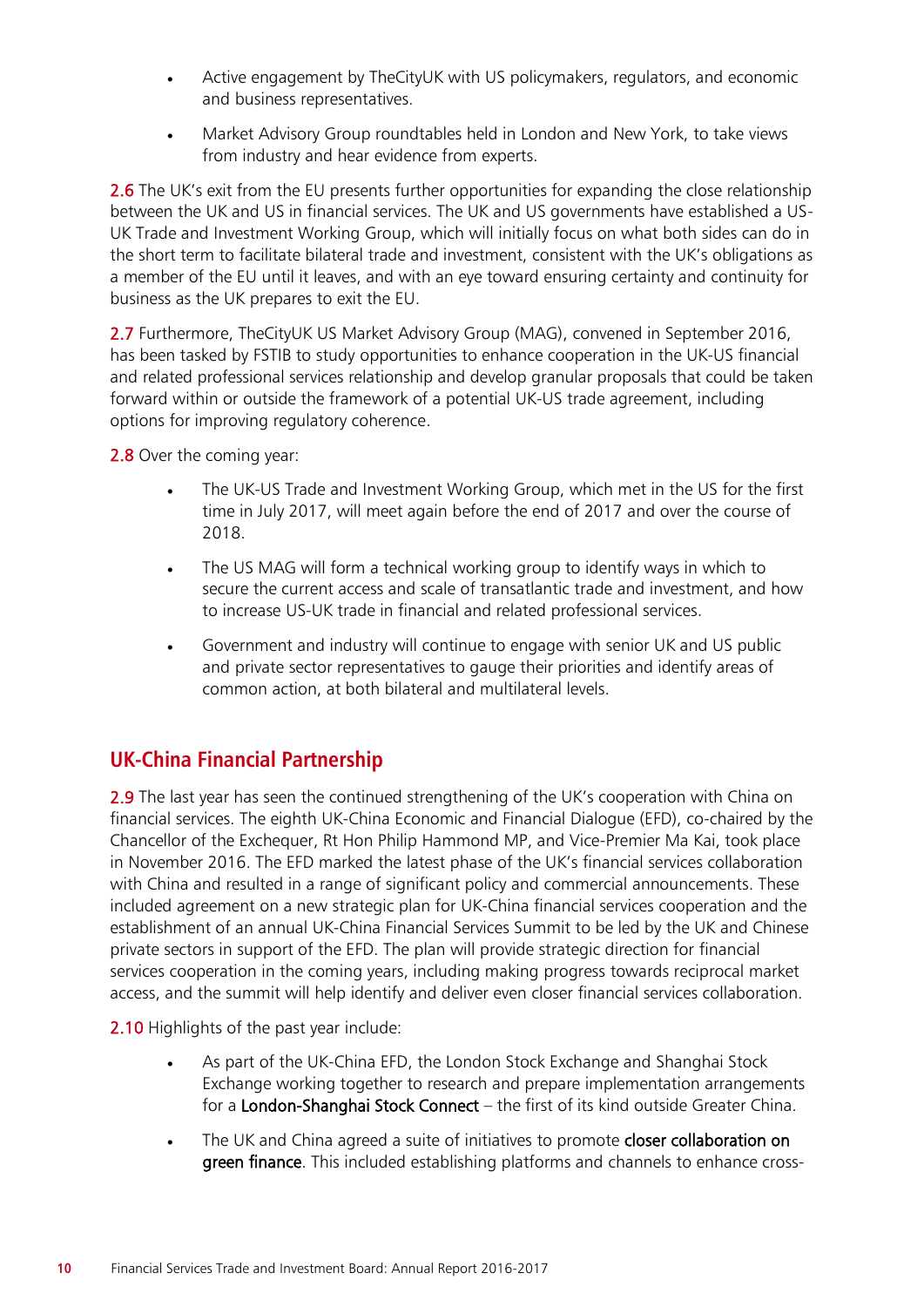border green capital flows. UK-China cooperation on green finance was marked by the issuance in London of a 'green covered bond' by Bank of China in November 2016 – the first such bond issued by a Chinese entity – and agreement of a partnership between the City of London's Green Finance Initiative and the China Financial Society Green Finance Committee.

- The continued growth of the Chinese financial community in the UK. 2016 saw China Life (China's largest life insurer) open a representative office in London – its first office outside Asia. In March 2017, Shanghai Clearing House opened a representative office in London – its first such office outside China. China Foreign Exchange Trade System are expected to open a representative office in London in the near future, and the China Investment Corporation and China Banking Association have both re-affirmed their commitment to open offices in London in due course. Chinese commercial banks continued to expand their operations in the City across foreign exchange trading, commodities, and trade finance. This builds on the regulatory approval of wholesale bank branches for China Merchants Bank and Bank of Communications in 2016. The UK-based financial and related professional services industry has been helping Chinese firms grow their networks within the UK's financial ecosystem and has undertaken a project to assess the UK's continued attractiveness as a regional HQ for Chinese firms.
- The first steps to establishing strong cooperation on FinTech. As part of the UK-China EFD, both sides agreed to establish a UK-China FinTech Bridge. The Bridge will strengthen regulatory cooperation and boost reciprocal market access for both UK and Chinese firms. The agreement was marked by the signing of a FinTech cooperation agreement between the Financial Conduct Authority (FCA) and the People's Bank of China in the margins of the UK-China EFD. UK industry has also helped deepen private sector engagement with Chinese FinTech players, including through a showcase event at the 2016 EFD and through discussions with the National Internet Finance Association of China.
- The UK-China Green Finance Task Force, agreed between the City of London's Green Finance Initiative and China's Green Finance Committee, has published market-led recommendations on the scaling-up of green finance and continued UK-China market and thought leadership ahead of the 2017 EFD.

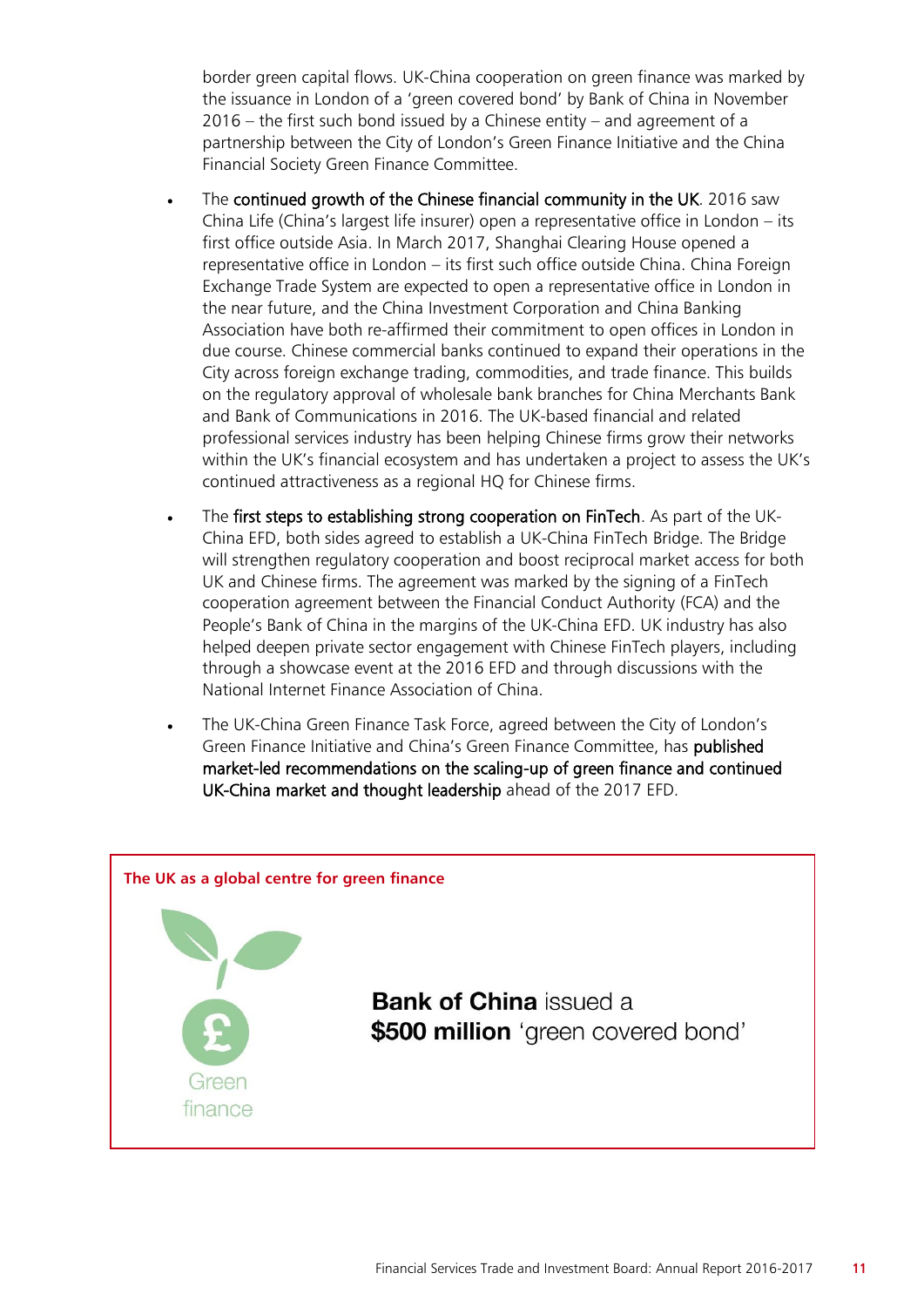2.11 Building on the progress made over the past year, the government will continue to work through FSTIB to enhance the UK-China financial partnership, and deliver the new strategic plan for UK-China financial services cooperation. Over the coming year:

- The ninth UK-China EFD will take place in December 2017 in Beijing, providing a platform to build upon market progress made across financial services sectors.
- The UK-China Financial Services Summit, co-chaired by China Construction Bank and HSBC, will submit formal recommendations for market reform and liberalisation.

#### **UK-India Financial Partnership**

2.12 India is forecast to be the fastest-growing G20 economy in 2017 and, according to some sources, is soon expected to overtake China as the world's most populous country. The government is undertaking bold new liberalising reforms, including on ease of doing business; the introduction of a national Goods and Services Tax that will transform India into a single unified common market for the first time; and the rapid expansion of the world's largest biometric identification system that is expected to radically change how benefits are distributed and how payments can be made.

2.13 The last year has seen the financial services relationship with India go from strength to strength. The Prime Minister's visit to India in November 2016 and the ninth UK-India EFD led by the Chancellor and Financial Minister Jaitley in Delhi in April 2017 saw a series of high profile financial and commercial announcements that have further deepened the financial services relationship between India and the UK.

2.14 The UK is in prime position to benefit from India's continued growth and the government is determined that the UK remains India's partner-of-choice for financial and related professional services.

2.15 Across this workstream, highlights of the past year include:

- The establishment of the UK as the world's leading centre for offshore rupee bonds. This year has seen the creation of an entire new market in rupeedenominated, or 'masala', bonds from Indian issuers, already worth \$3.4 billion globally. With the UK hosting the first Indian masala bond from the Housing Development Finance Corporation; the first government-backed and first green masala bond from the National Thermal Power Corporation; and the largest masala bond so far from the National Highways Authority of India. Furthermore, British Columbia became the first sub-sovereign to issue a masala bond, also listed on the London Stock Exchange.
- Major developments in FinTech collaboration. The FCA and Reserve Bank of India are taking forward collaboration and will sign a regulatory cooperation agreement soon. World First, a UK-based foreign exchange company, received approval to open its first Indian office in Bangalore, with plans to handle half a billion pounds in international transfers by 2020.
- A renewed mandate for the India-UK Financial Partnership (IUKFP). The IUKFP was announced at the 2014 EFD in India by the Chancellor and Indian Finance Minister Jaitley. It was established as a private sector-led initiative to make recommendations to governments to strengthen financial links between the two countries. The past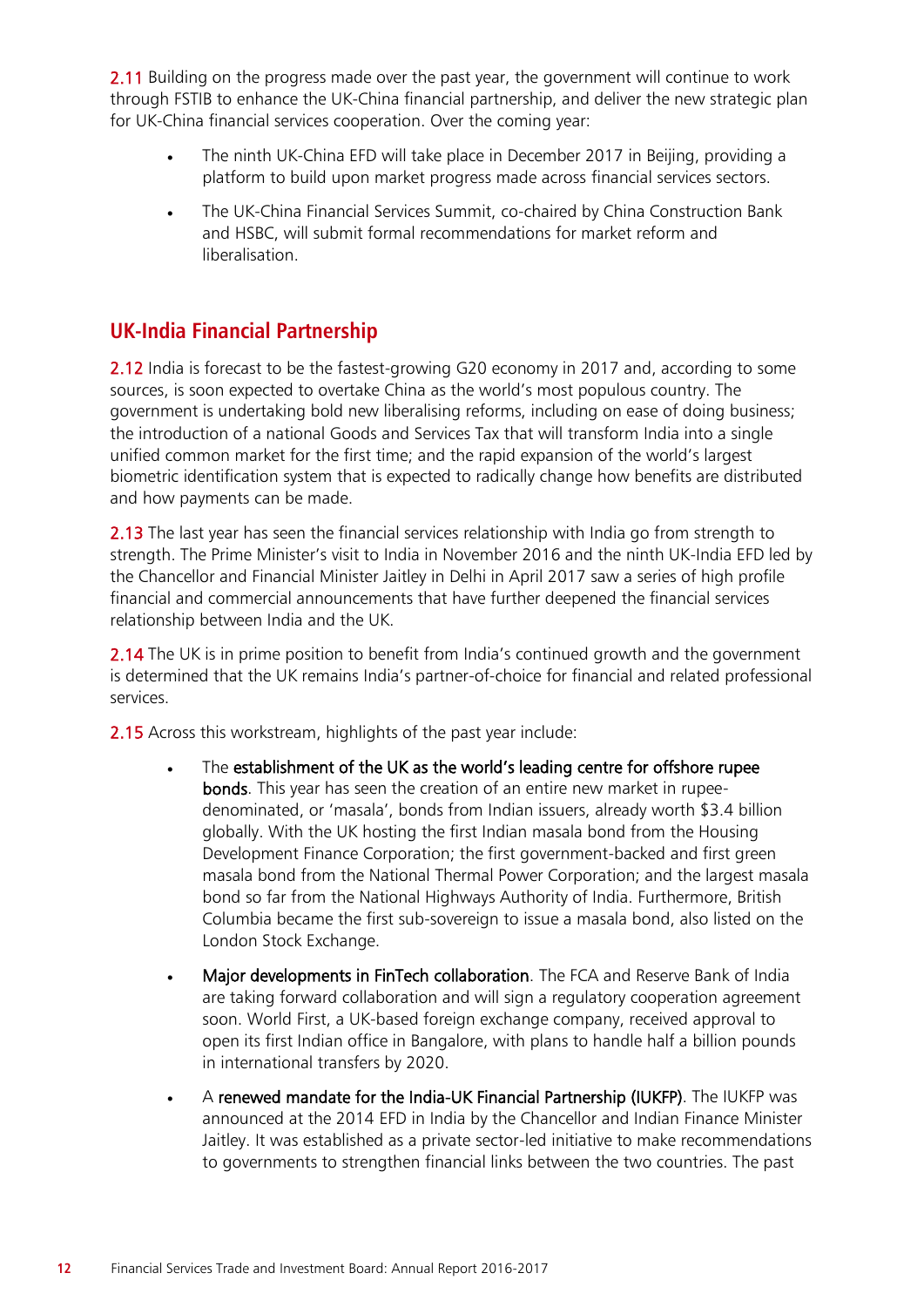year saw the IUKFP issue influential papers on: financial inclusion, responsible shareholder engagement, rupee internationalisation and green finance. The 2017 EFD saw the mandate of the IUKFP renewed with topics including: FinTech; India-UK financial services trade and investment; and ease of doing business in financial and related professional services.

• Concrete commitment to a strategic partnership on infrastructure finance. The UK and India have reaffirmed commitment to anchor invest up to £120 million each in a joint fund under India's flagship National Investment and Infrastructure Fund (NIIF), with the aim to crowd in investment from the private sector. The fund will focus on India's rapidly growing green sector, and a fund manager is expected to be selected by the end of the year.



2.16 Over the coming year, priorities will include:

- Facilitating dialogue between the FCA and the Reserve Bank of India on greater regulatory cooperation in FinTech.
- Following the Early Market Engagement with investors in both Delhi and London for the joint India-UK fund under the NIIF, the government will continue to work towards leveraging private sector capital and expertise into Indian infrastructure. The government welcomes further recommendations from the IUKFP and will support the implementation of key policies stemming from this.
- Building on the UK's current \$2.7 billion share of the \$3.4 billion market for rupeedenominated bonds, the government looks forward to welcoming further masala bonds being listed in London.
- The 2018 EFD, taking place in the UK, will build on the considerable accomplishments following the step change seen in the 2017 EFD. The government will ensure continued momentum making the event next year the best yet.

#### **Investment Management**

2.17 The UK is the largest centre for asset management in Europe and the second largest globally, serving millions of clients and providing a key source of funding for the domestic and global economy. The asset management industry forms a core component of the UK's financial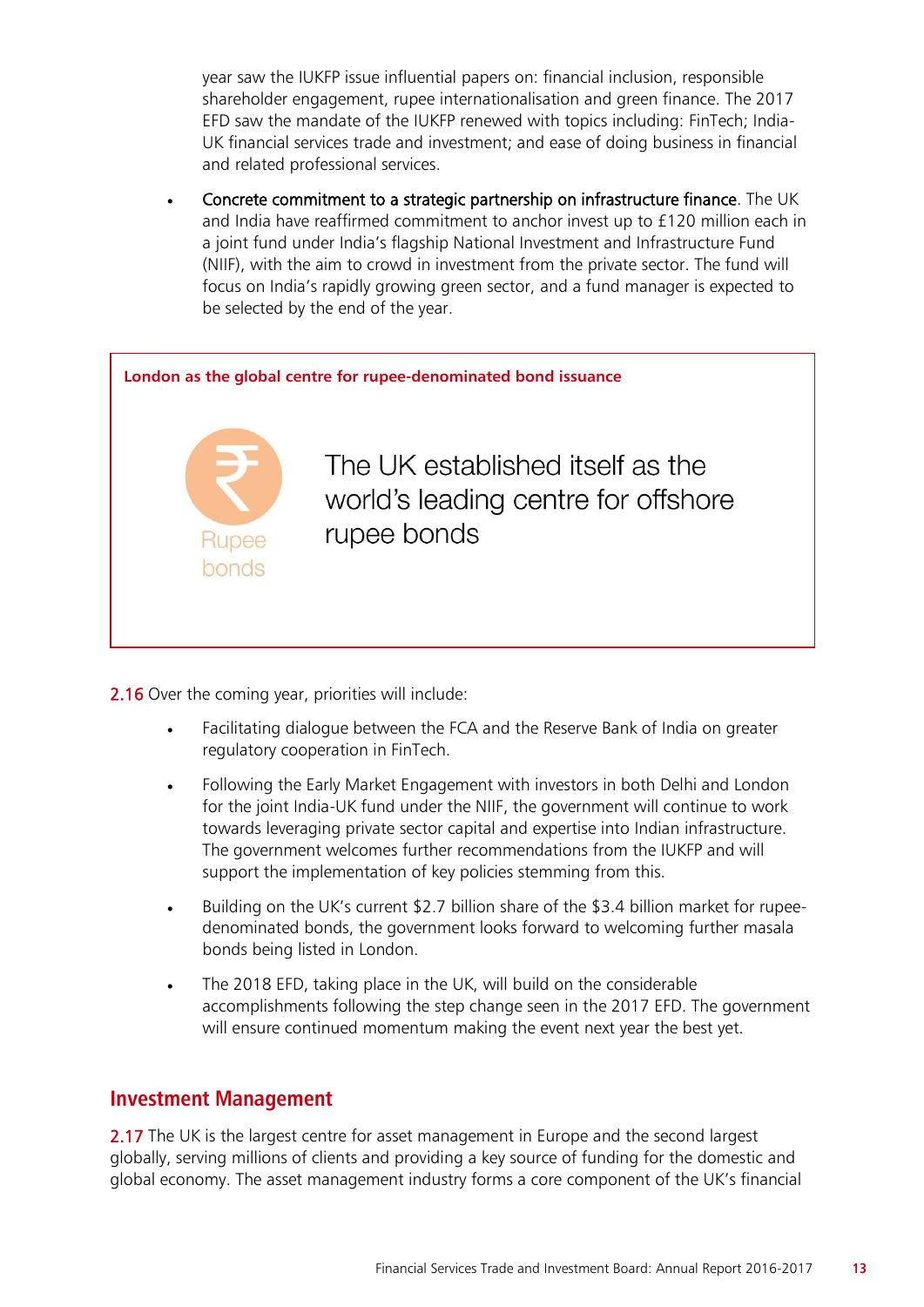services sector, providing liquidity to financial markets and generating highly skilled jobs across the UK. The UK asset management industry is also global in nature, and that includes managing 36 per cent of the total assets managed in Europe.



2.18 The industry has a leading role in the provision of solutions to issues facing both the UK and its international partners, including retirement, sustainable finance, market infrastructure and financial technology.

2.19 The government is committed to enhancing the competitiveness of the UK's asset management industry and strengthening the status of the UK as a global financial centre and has implemented a range of initiatives to meet these objectives. These include measures to create a simple, fair and streamlined tax regime, a responsive regulatory environment and a coordinated marketing approach to promote the strengths of the UK asset management industry overseas.

2.20 These initiatives were designed to improve the UK asset management industry's competitiveness and increase high quality employment and economic growth in the UK by increasing asset management exports and attracting new firms, funds and investment into the UK. As such, the government has continued to engage with the industry to increase assets under management in the UK, attract overseas asset managers to the UK and ensure that UK asset managers can compete in key markets across the globe.

2.21 Highlights of the past year include:

The introduction of the Private Fund Limited Partnership (PFLP), a new category of Limited Partnership designed specifically to be used by investment funds, such as private equity and venture capital funds. The PFLP reduces the administrative burdens for funds to structure and operate as a Limited Partnership, increases legal clarity for firms and enhances the competitiveness of these structures.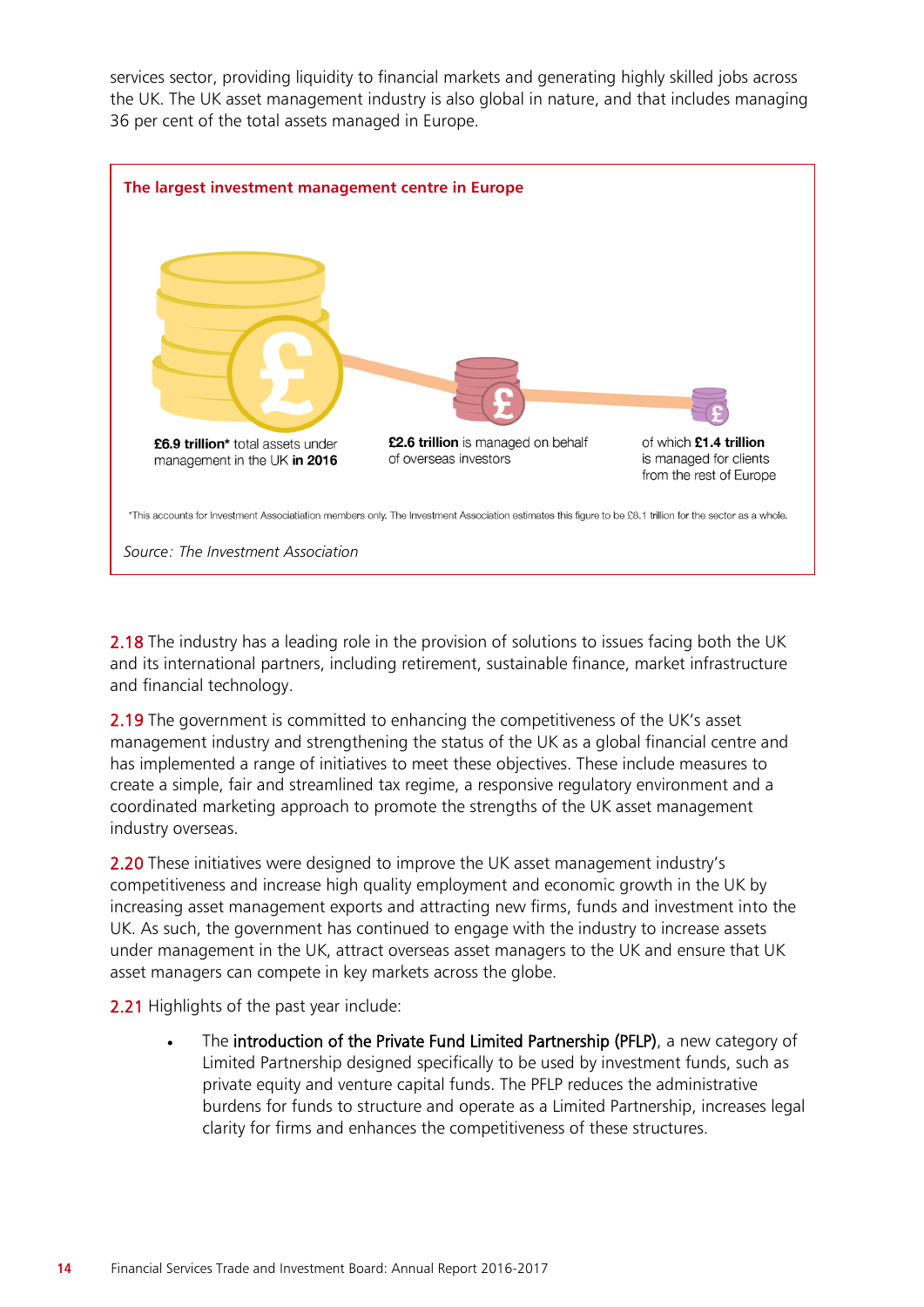- Industry-led and government-supported international business delegations to promote the UK asset management industry. Throughout 2016, the Investment Association, in conjunction with the government, received a number of business delegations from overseas jurisdictions which allowed industry to showcase the strengths of UK asset management. With government support, the Investment Association also led a successful delegation to China in January 2017, where engagement with Chinese business leaders furthered interest in the development of future trade and investment opportunities.
- The creation of a practitioner-led Trade and Investment Committee, reflecting the industry's strengthened focus on the UK's international position. Led by the Investment Association, this body is comprised of senior executives with a remit to advise on the role of the industry in the development of the UK's future trade and investment policies, the business and commercial issues concerning individual market opening strategies and the position of the UK as a global hub for the industry. It also operates as the primary industry group for contributing thoughtleadership to FSTIB.
- The continuation of a sustained overseas marketing campaign, which is delivered by government and industry bodies. This has involved the promotion of relationships between UK-based asset managers and international jurisdictions through industryhosted events such as the UK-South Korea Asset Management Roundtable, the UK-China Financial Forum and the Brazil Roundtable. UK Ministers and senior government officials have also visited several jurisdictions, including Brazil, China, Hong Kong and the US, and participated in major industry events such as FundForum International.
- The Department for International Trade has continued work on the One Stop Shop – a concierge service put into place by the 2013 Investment Management Strategy that streamlines processes for overseas asset managers seeking to locate in the UK. Through this initiative and the department's wider work, the government has supported 18 asset managers to locate in the UK from a range of markets, including China, the US, Brazil, Australia and Korea. It has also supported eight expansion projects from foreign asset managers with offices in the UK.
- The agreement during the UK-China EFD to support the enhancement of communication and cooperation on asset management. During this engagement, both sides built upon the consensus reached in previous years to strengthen communication between the FCA and the China Securities Regulatory Commission to facilitate mutual understanding on asset management and the regulatory regimes of the two countries.
- The development of the UK's green finance and sustainable investment agenda in conjunction with the asset management industry. Initiatives on green finance and climate bonds have attracted significant international interest, with the potential to create unique green finance and climate bond exports for the UK asset management industry.

2.22 The government will continue to work through FSTIB to pursue government-industry objectives. Over the coming year, this will include:

• enhancing dialogue between government, industry and the regulator through the newly established Asset Management Taskforce. This brings together CEOs within the UK asset management industry, senior representatives from investor groups and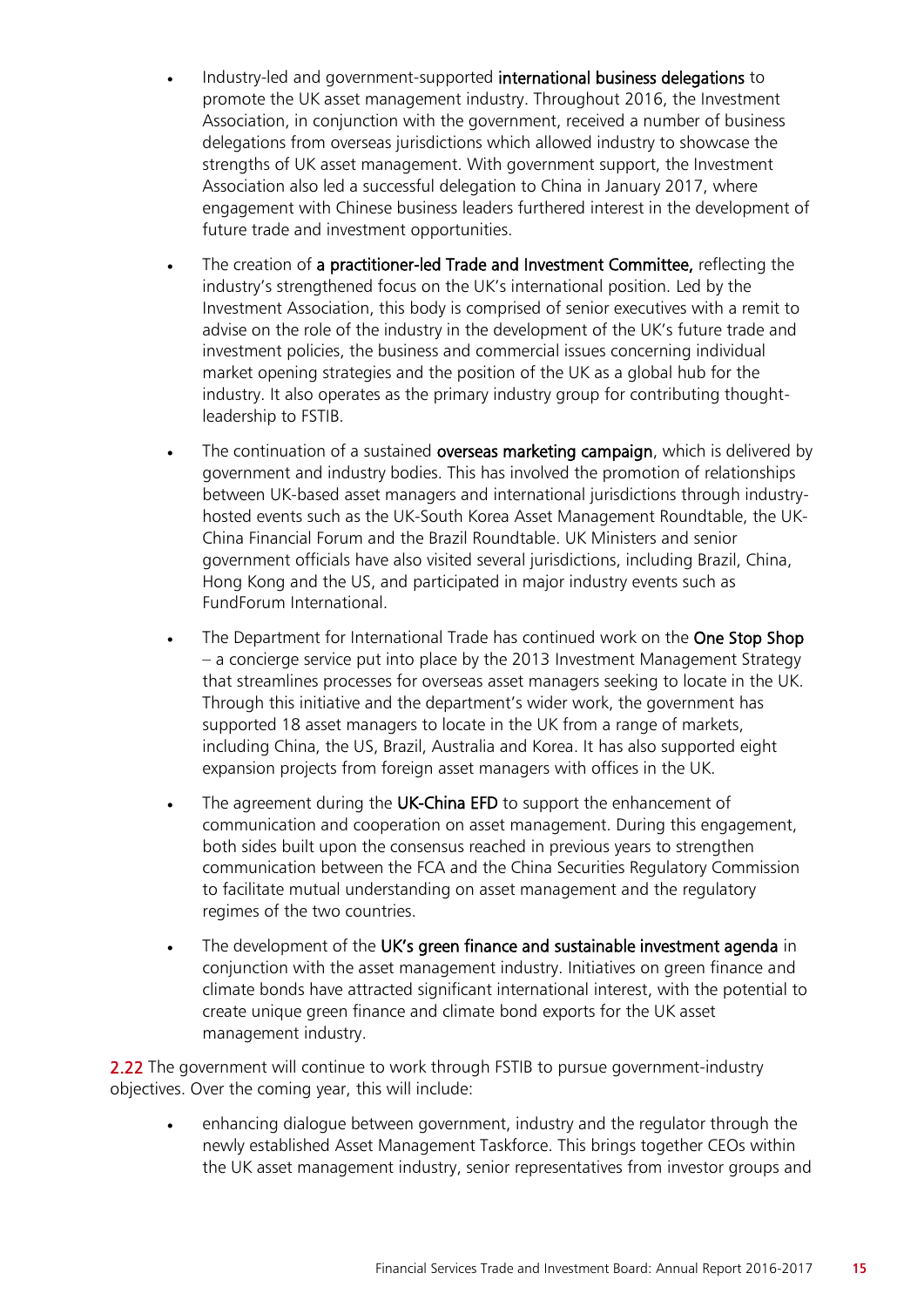the FCA to discuss how to reinforce the UK's position as a global centre for asset management. The Taskforce met for the first time in October 2017 and will continue to meet quarterly;

- further developing strong government engagement with key industry events;
- building partnerships with jurisdictions beyond the EU to ensure that UK asset managers are able to make the best of global trading opportunities; and
- assessing potential policy options in light of the Investment Association's future research, which will aim to assess the views of the UK asset management industry on priorities and opportunities for global trade and investment.

#### **FinTech**

2.23 The policy work of the government, combined with the trade promotion activities of FSTIB partners and the Department for International Trade, aims to foster the best investment environment and appropriate regulatory framework for FinTech firms to succeed across the UK.

2.24 Over the past year, the FinTech workstream has directly contributed to new measures, major events and improved trade ties with priority markets. These include:

- Publishing a FinTech Strategy for UK Based Financial and Related Professional Services, launched at Deloitte in March 2017. The strategy identified five strategic drivers to boost growth in this area and ensure that incumbents are capitalising on these innovations to support their exports and investments.
- Establishing a senior Steering Committee of practitioners from across industry to help identify priority areas. This has flagged the need to focus on earlier regulatory guidance for upcoming technologies and trends; the mismatch between the skills universities teach and the needs of employers; and the potential to further unlock FinTech through greater interoperability between incumbents and Start-Ups.
- Commissioning two reports on FinTech collaboration: the first with support from Santander and Shearman & Sterling, on the various models through which incumbents and FinTechs can partner, and the legal issues to consider with each; the second with support from Deloitte, on the potential of FinTech to overhaul back-office functions, through the medium of Shared Platforms.
- Convening a working group of academics from the Russell Group of universities, with help from Sir Anton Muscatelli, Vice Chancellor of the University of Glasgow, to explore the appetite for a blueprint on FinTech skills required by industry in future years.

2.25 Other initiatives delivered by HM Treasury to support the FSTIB FinTech programme over the past year include:

Four 'FinTech Bridges' were established – with Singapore in May 2016, the Republic of Korea in July 2016, China in November 2016 and Hong Kong in October 2017. A fifth bridge with Australia is currently being developed. FinTech Bridges provide opportunities for UK FinTechs that want to scale-up internationally. By establishing links between government, regulators and private sectors, Bridges reduce the barriers to entry in a new jurisdiction and link UK FinTech firms with opportunities for international investment. The UK's FinTech Bridges all contain regulatory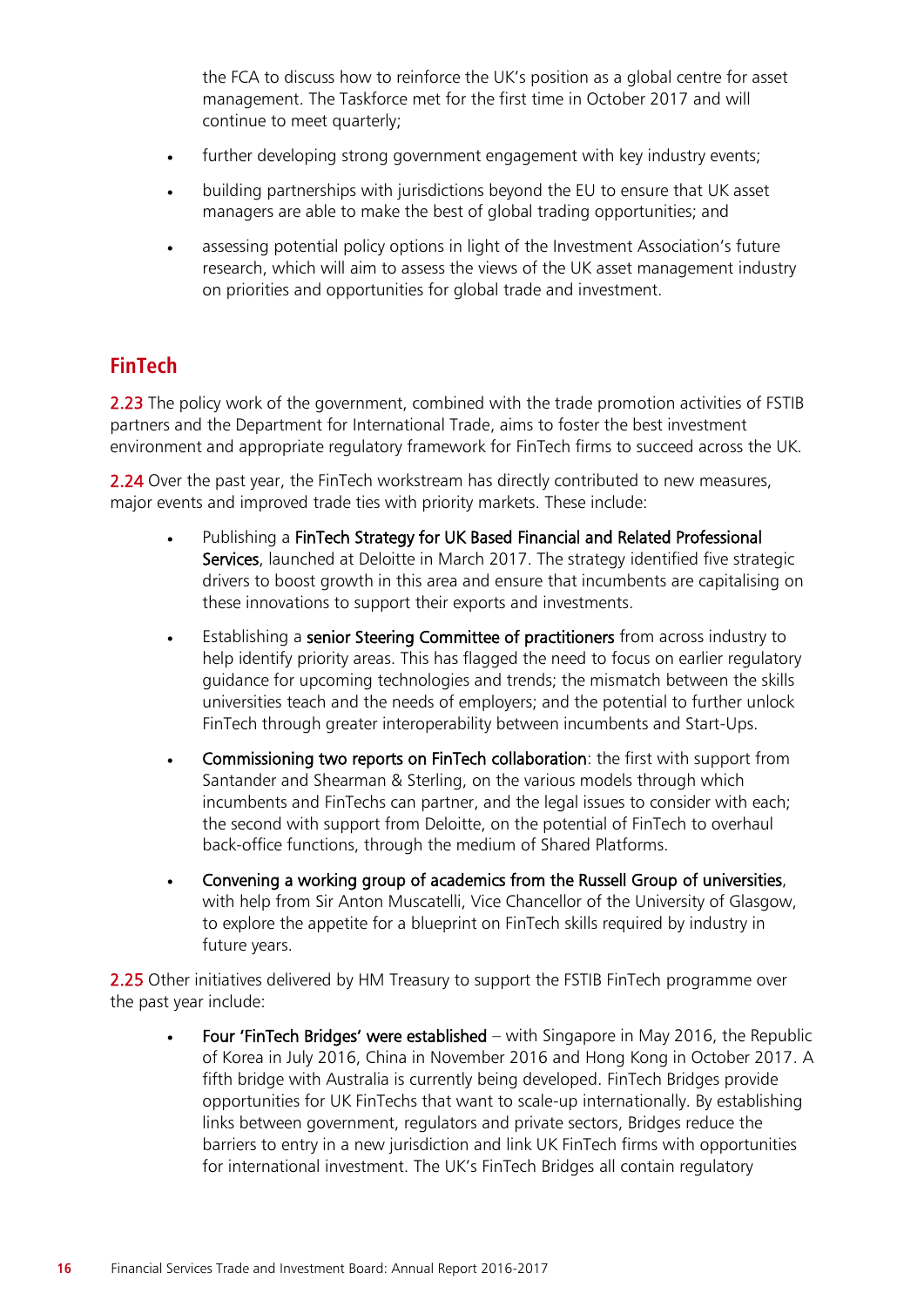cooperation agreements negotiated between the FCA and their regulatory counterparts.

- In November 2016, the finance platforms referrals scheme was started. Banks must now refer businesses to whom they do not offer loans to a platform where alternative lenders can provide them with a loan. The aim is to make it easier for businesses to access finance when they have been turned down by traditional lenders.
- HM Treasury and the Department for International Trade hosted the inaugural International FinTech Conference in April 2017. Attended by over 800 people, the aim of the conference was to consolidate London's position as the world's leading FinTech hub and increase capital investment by showcasing the UK's FinTech sector to domestic and international investors. It has been confirmed that a second conference will be held early in 2018.
- Eileen Burbidge was reappointed as HM Government's Special Envoy for FinTech in July 2017 for a further two years.



2.26 Over the coming year, workstream initiatives will deliver:

- A FinTech skills blueprint in early 2018, to be developed through interviews with incumbents in TheCityUK's membership, and in conjunction with the convened group of academics.
- A dialogue to explore in depth a number of specific upcoming FinTech trends handin-hand with the relevant regulators.
- A roadshow on the US West Coast to promote opportunities in UK FinTech, with the aim of attracting talent and investment from this mature FinTech market.

2.27 Longer term government policy deliverables that will go live in 2018 include: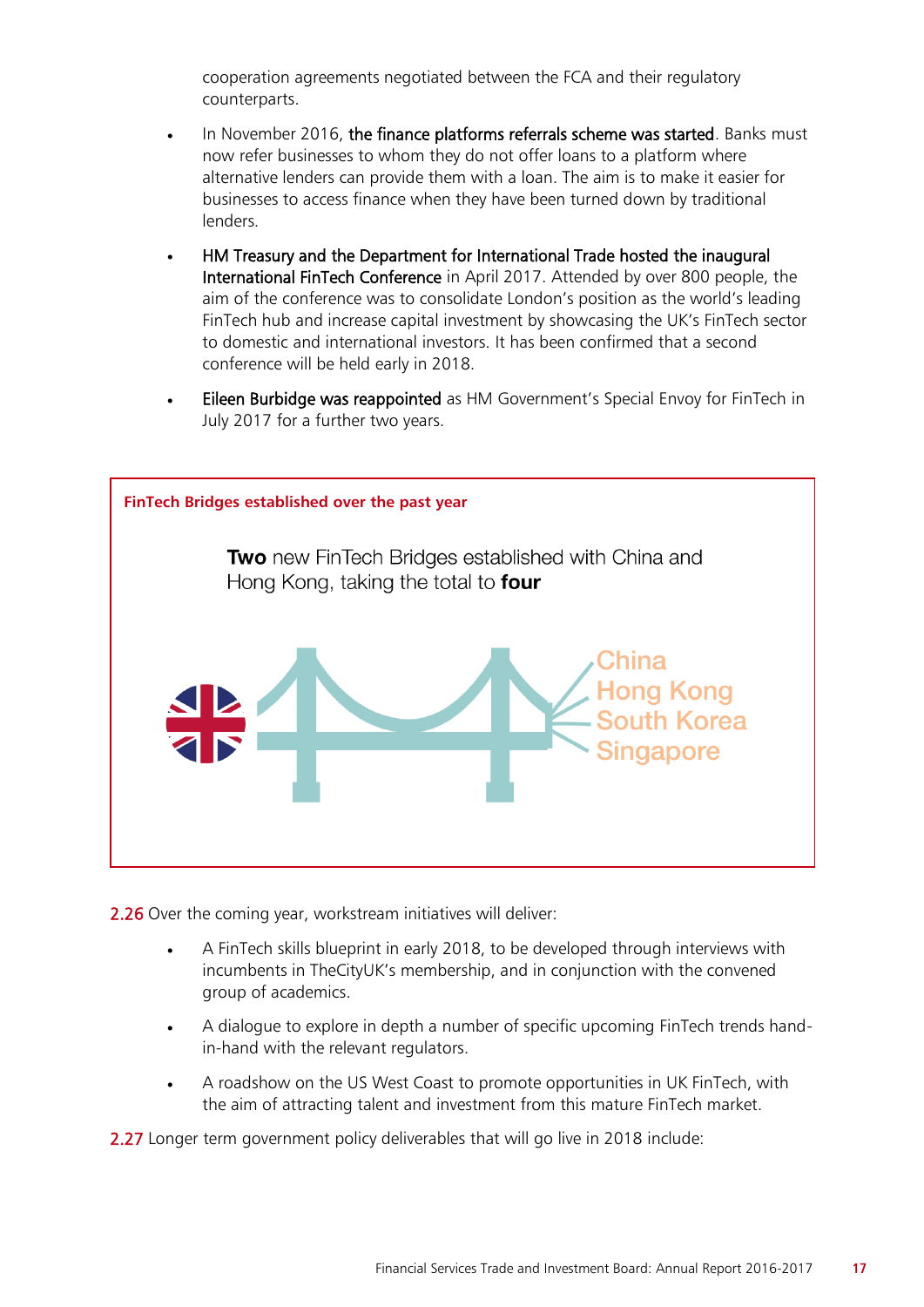- The revised Payment Services Directive (PSD2) has been transposed into UK law. PSD2 aims to provide greater choice for consumers by creating a new regulatory regime for third party providers wishing to access bank account information and make payments on behalf of customers. PSD2 provides much of the groundwork for Open Banking.
- Open Banking will allow authorised third parties such as FinTech firms and alternative finance providers to securely access customer current account data through a standardised Application Programming Interface to provide innovative new services. HM Treasury is working with industry to deliver this.

#### **Capital markets**

2.28 London offers a long standing globally-oriented investor base, with over \$2 trillion invested in international equity. In 2016, there were 65 initial public offerings (IPOs) in London and a total of £30 billion in equity capital raised by 464 companies across London Stock Exchange Group's (LSEG) Main Market and Alternative Investment Market (AIM). Between January and September 2017, this has already increased year-on-year to a total of £31 billion in equity capital raised by 423 companies with 69 IPOs. The availability of capital allows firms to expand, supporting the creation of new jobs and economic growth.

2.29 Highlights of the workstream over the past year include:

- In May 2017, LSEG launched a new International Securities Market (ISM), an exchange-regulated multilateral trading facility (MTF) for primary debt issuance targeted at institutional and professional investors. National Thermal Power Corporation's second five-year Masala Bond and Virgin Media's existing issue of AT1 capital were the first bonds to be admitted to trading on the ISM.
- In September 2017, the government confirmed that issuers on all MTFs would benefit from an exemption from withholding tax on interest as of April 2018 (subject to the Finance Bill). This change, once in effect, will help ensure that MTFs such as the ISM are as commercially competitive as MTFs set up in other jurisdictions.
- Supporting London's credentials as a hub for green finance, making London one of the most attractive locations for both UK and international firms to list and trade green bonds. In August 2017, SSE Plc issued the largest-ever green bond by a UK headquartered energy company, supporting the development of an active UK market for green products. Implementation of the ISM initiative has made the UK more competitive for international firms listing green bonds, highlighted by the Rural Electrification Corporation of India launching the first green bond on ISM in June 2017. In total, there are now over 50 green bonds listed on the London Stock Exchange. The Government's Green Finance Taskforce includes a workstream on capital markets, which will seek views from experts on specific policy recommendations to further enhance the UK's credentials in this area.
- Supporting London's credentials as the western hub for Islamic finance, by making London one of the most attractive locations for the listing and trading of Sukuk (the Shariah-compliant equivalent to bonds). In April 2017, LSEG welcomed the issuance of the largest Sukuk to be issued by a supranational globally, raising \$1.25 billion through the listing from the Saudi Arabia-based Islamic Development Bank.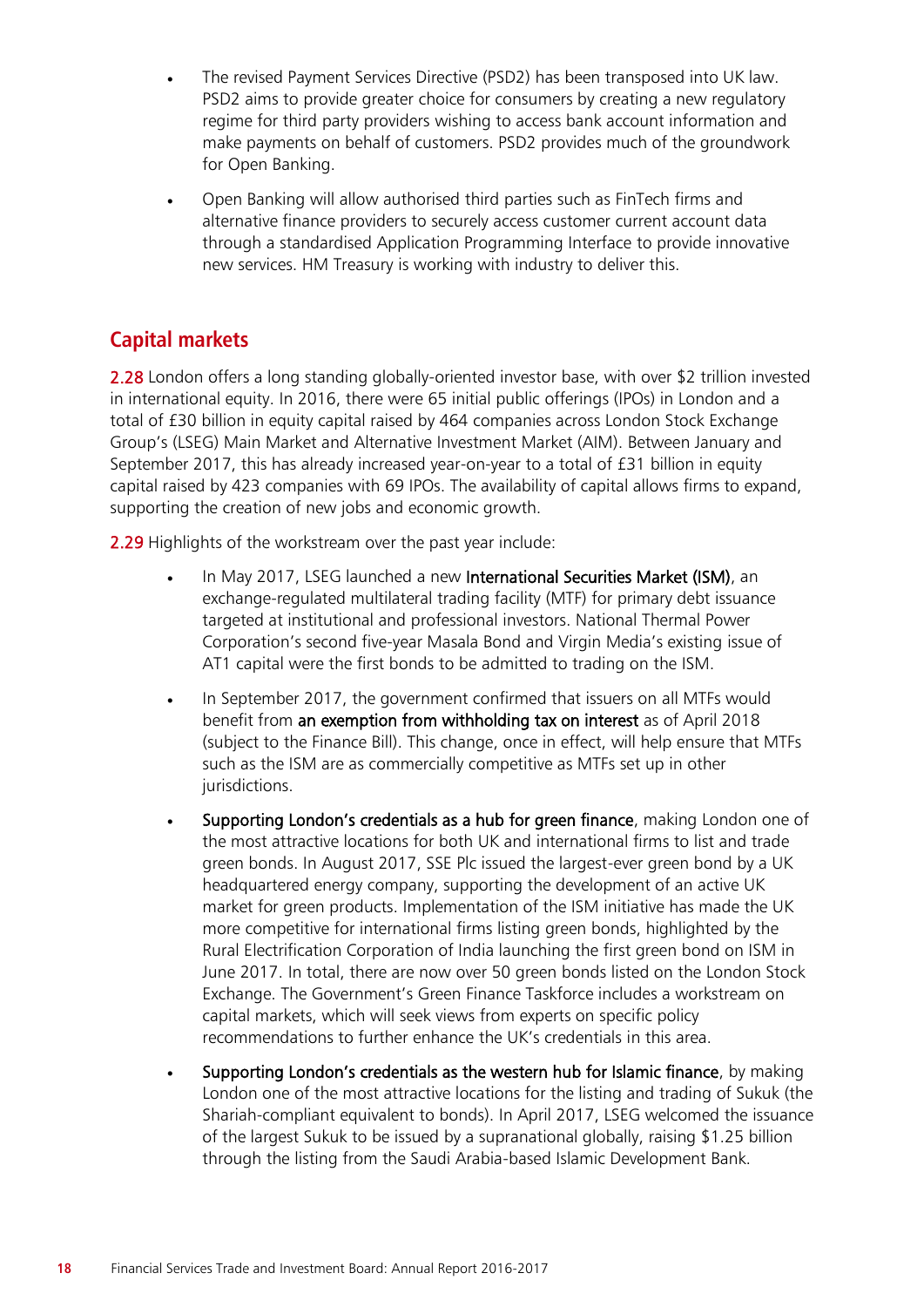2.30 Over the coming year, the Capital Markets workstream will continue to build on the competitiveness and international focus of the UK's capital markets to support capital formation and economic growth that works for SMEs, large companies and investors alike. This will include work on:

- Helping international companies to raise capital in UK markets more easily, targeting the route of admission and the regulatory process faced by foreign firms looking to raise capital in the UK.
- Building upon initiatives such as the International Securities Market to further increase the competitiveness of London as a location for raising capital.

#### **Insurance**

2.31 Insurance is a significant export industry for the UK. The sector exported £17.6 billion in 2016, representing approximately 6 per cent of the UK's total exports. The UK's trade surplus in insurance and pensions services was £17.4 billion, or approximately a quarter of the UK's total trade surplus in financial services, insurance and pensions. UK insurers such as Prudential, Aviva, Standard Life and Bupa today provide insurance to customers in major trading partners including the US, Canada and Australia, as well as in emerging markets across Asia and Africa. In addition, London is the world's preeminent centre for specialty insurance. Corporate clients from around the world insure complex risks through London, drawing on its unique cluster of underwriting talent, capital and high regulatory standards. The London Market was worth an estimated \$91.3 billion in gross written premiums in 2015, of which \$24.6 billion was 'managed business' marketed through though not written in London.<sup>5</sup>

2.32 Key highlights from the workstream over the last year include:

- The development of a new competitive corporate and tax structure that will allow Insurance Linked Securities (ILS) business to be domiciled in the UK. At Autumn Statement 2016, HM Treasury published draft tax and non-tax regulations for consultation allowing ILS business to be domiciled in the UK. The consultation closed in January 2017 and since then HM Treasury has worked with the Prudential Regulation Authority, FCA and industry stakeholders to finalise the regulations. The regulations were laid in Parliament in October 2017.
- The Department for Business, Energy and Industrial Strategy engaged in a sixmonth work programme aiming to identify barriers to growth for UK InsurTech start-ups. As part of the programme, BEIS convened a workshop with government, regulators and industry. HM Treasury is considering the proposals from industry to tackle the barriers to growth identified and further increase competitiveness of the UK insurance industry.
- Increased participation of UK insurers and reinsurers in Chinese markets. Through the eighth UK-China EFD in November 2016, Chinese insurers and reinsurers agreed to collaborate with UK insurers and reinsurers on Belt and Road projects, utilising expertise of the UK market to ensure adequate and effective insurance for all elements of the project.
- Lloyd's of London opening their first Indian reinsurance branch. In April 2017, the Chancellor officially launched Lloyd's of London's Indian reinsurance branch in

<sup>5</sup> *London Matters 2017: The competitive position of the London Insurance Market*, London Market Group/Boston Consulting Group; May 2017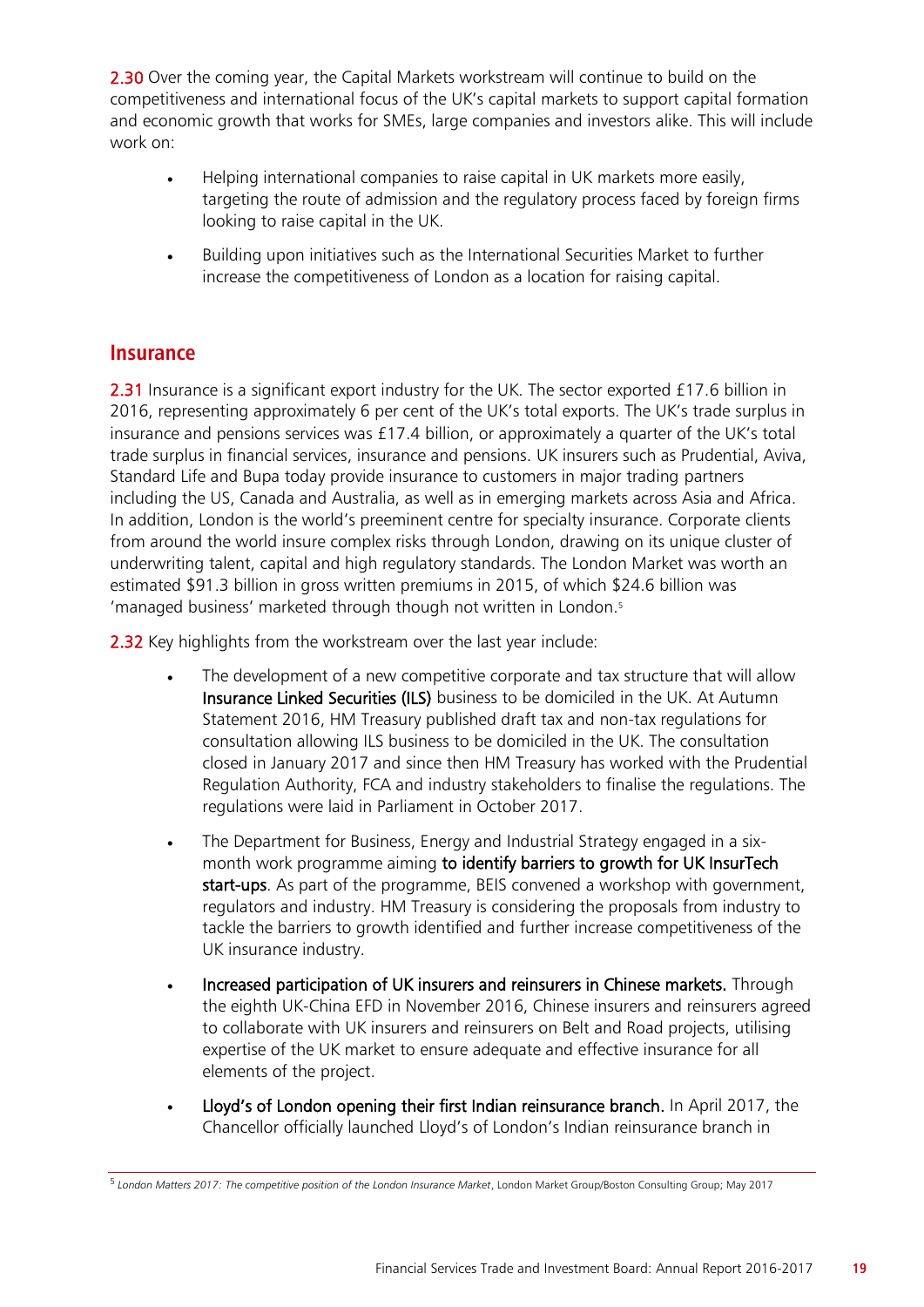Mumbai with MS Amlin the first Lloyd's syndicate to operate in India. This will provide speciality reinsurance protection onshore in India for the first time.

• Further liberalisation of the Brazilian reinsurance market. Delivered through the second UK-Brazil EFD in July 2017, the Brazilian government committed to further liberalisation of regulation restricting the activity of foreign reinsurers operating in Brazil.

2.33 Over the coming year, priorities of the workstream will include:

- Work to develop the ILS market, creating a hub for this new form of risk management in London.
- Using HM Treasury led EFDs with China, India and Brazil to support the further liberalisation of the insurance sectors in these priority overseas markets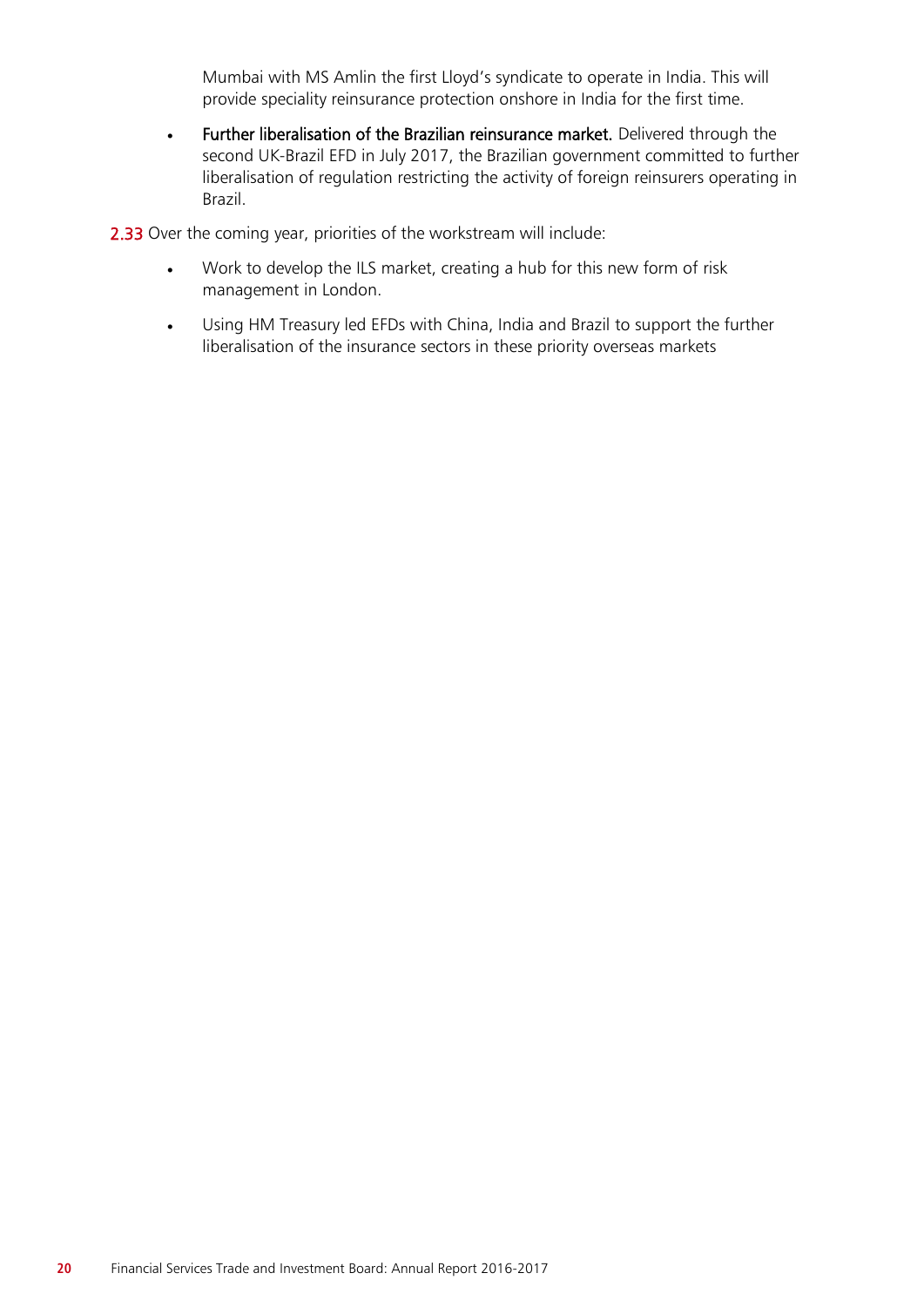# 3 **Forward look**

**3.1** Since the relaunch of FSTIB in 2015, the Board has been given a renewed mandate to boost financial services trade and investment. Board membership has altered over the past year to incorporate changing government structures, as well as changes in industry leadership.

3.2 One addition was made to the Board:

• Miles Celic, CEO, TheCityUK

**3.3** The six remaining Board members agreed to reprise their roles:

- Inga Beale DBE, CEO, Lloyd's of London
- Nathan Bostock, CEO, Santander UK
- Gerry Grimstone KBE, Chairman, Standard Life Aberdeen
- John McFarlane, Chairman, Barclays
- Helena Morrissey DBE, Head of Personal Investing UK, Legal and General Investment Management
- Xavier Rolet KBE, CEO, London Stock Exchange Group

3.4 Government is represented on the Board by ministers and senior officials from HM Treasury, the Foreign and Commonwealth Office and the Department for International Trade:

- Stephen Barclay MP, Economic Secretary to the Treasury
- Mark Garnier MP, Under Secretary of State at the Department for International Trade
- Katharine Braddick, Director General, Financial Services, HM Treasury
- Richard Knox, Director (International), Financial Services, HM Treasury
- Rob Ward, Deputy Director, Global Financial Markets, Financial Services, HM Treasury
- David Bartlett, CEO, Financial Services Organisation, Department for International Trade
- Shamik Dhar, Chief Economist and Director for Economics, Foreign and Commonwealth Office

#### **Priorities for the board over the coming year**

3.5 HM Treasury's intention is for the Board to continue to function under the same workstreams as it has over the past year. The current structure of the Board continues to represent government and industry priorities, although it is important that the Board remains alert to changing circumstances and the new opportunities that may arise.